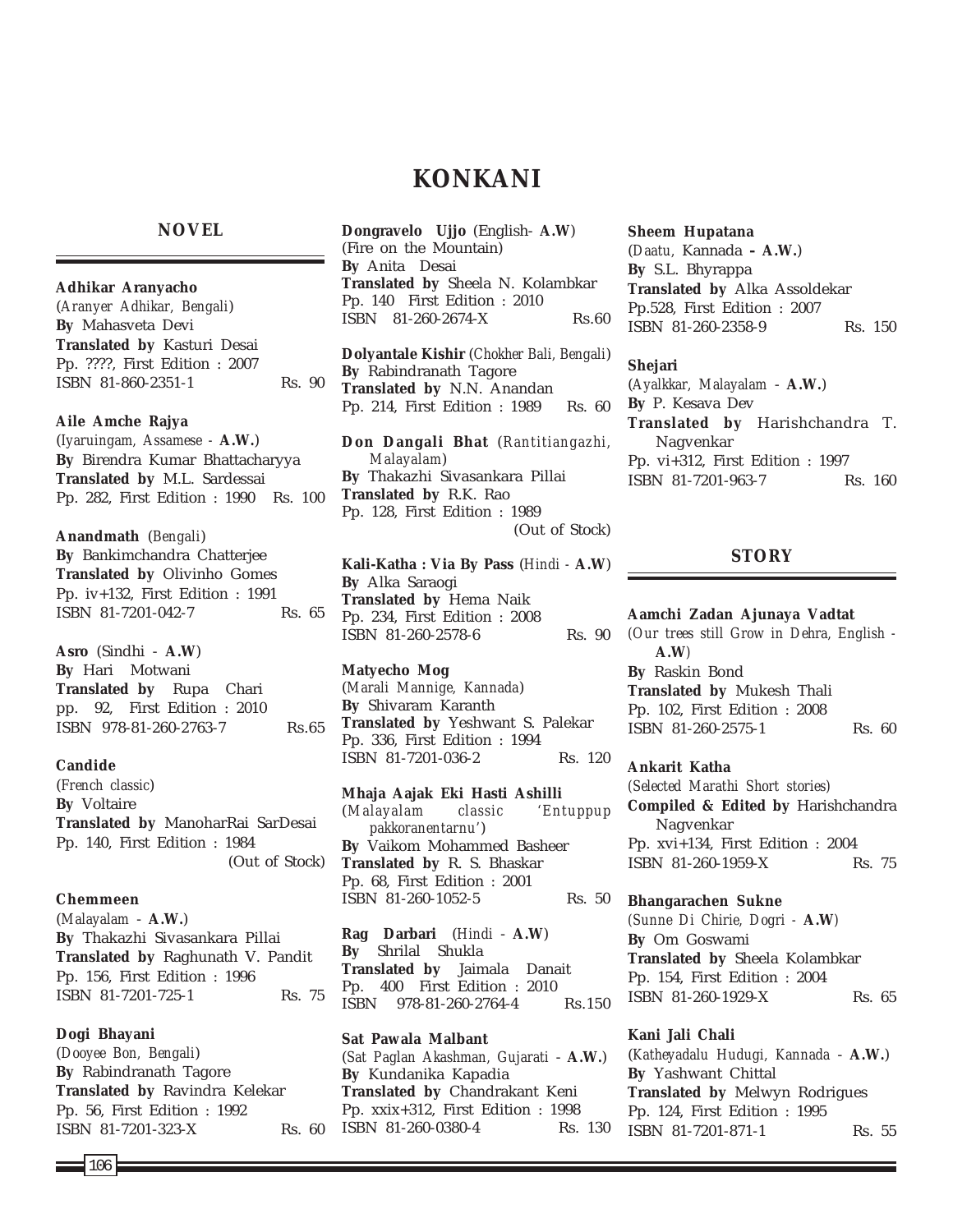#### **Kavle Ani Kalepani**

(*A collection of Hindi short stories -* **A.W**) **By** Nirmal Varma **Translated by** Mahabaleshwar Sail Pp. 144, First Edition : 2006 ISBN 81-260-3249-X Rs. 60

### **Konkani Katha Sangraha**

(*Anthology of Konkani short stories*) **Compiled by** Chandrakant Keni Pp. xviii+220, Second Edition : 1989 Rs. 65

**Konkani Lok Kanyo** (*Anthology of folk tales*) **Compiled & Edited by** Jayanti Naik Pp. 264, Reprint : 2005 ISBN 81-260-0737-0 Rs. 120

#### **Motveo Katha**

(*Award winning Kannada short stories*) **By** Masti Venkatesa Iyengar **Translated by** Ramesh G.Lad Pp. 248, First Edition : 2003 Rs. 90 ISBN 81-260-1672-8

### **Nicobarchyo Lok-Kanyo**

*(Folk Tales of Nicobar)* **By** Robin Roychowdhury **Translated by** Maya Kharangate Pp. 108, First Edition : 2006 ISBN 81-260-2233-7 Rs. 50

**Triveni** (*Bengali*)

**By** Rabindranath Tagore **Translated by** Chandrakant Keni Pp. 84, First Edition : 1997 ISBN 81-7201-962-9 Rs. 60

### **PLAY**

**Ashaddantalo Ek Dis** (*Hindi*) **By** Mohan Rakesh **Translated by** Pandurang Bhangui Pp. 54, First Edition : 1998 ISBN 81-260-0375-8 Rs. 75

**Jivit Mhollear Sopon** (*La Vida Es Sueno, Spanish*) **By** Calderon De La Barca **Translated by** Olivinho Gomes Pp. viii+104, First Edition : 1993 ISBN 81-7201-516-X Rs. 90 **Lanvam-Bhutam** (*Ghosts, Norwegian*) **By** Henrik Ibsen **Translated by** Olivinho Gomes Pp. 80, First Edition : 1993 ISBN 81-7201-407-4 Rs. 65

**Taledanda** (*Kannada* **- A.W.**) **By** Girish Karnad **Translated by Dattaram** Bambolkar Pp. 108, First Edition : 2005 ISBN 81-260-2186-1 Rs. 60

**Venchik Konkani Ekanki** (*An anthology of Konkani one-act play*) **Compiled by** Pundalik Narayan Naik Pp. viii+218, First Edition : 1992 ISBN 81-7201-120-2 Rs. 100

## **POETRY**

#### **Ekshe Ek Kavita**

(*101 selected poems of Rabindranath Tagore*) **Translated by** Madhav Borcar Pp. xxiv+176, First Edition : 2002 ISBN 81-260-1256-0 Rs. 90

**Konkani Kavya Sangraha** (*Anthology of Konkani poetry*) **Compiled by** B.B. Borkar Pp. 188, Second Edition : 1989 Rs. 60

## **MAKERS OF INDIAN LITERATURE**

### **Bankimchandra Chatterjee**

(*Bengali novelist*) **By** Subodhchandra Sengupta **Translated by** Prakash G. Thali Pp. x+54, First Edition : 1991 ISBN 81-7201-035-4 Rs. 15

**Cha. Fra. De costa** (*Konkani poet and Playwright*) **By** J.B. Moraes Pp. 84, First Edition : 2001 ISBN 81-260-1041-X (Out of Stock)

#### **Ghalib**

(*Urdu poet*) **By** M. Mujeeb **Translated by** Narayan Vadoalkar Pp. vii+90, First Edition : 1986 (Out of Stock)

#### **Kabir**

(*Hindi poet*) **By** Prabhakar Machwe **Translated by** Madhav Borcar Pp. iv+ 44, First Edition : 1994 ISBN 81-7201-548-8 Rs. 15

> **Kazi Nazrul Islam** (*Bengali poet*) **By** Gopal Haldar **Translated by** Pundalik Narayan Naik Pp. 98, First Edition : 1985 (Out of Stock)

> **Nanalal** (*Gujarati poet*) **By** U.M. Maniar **Translated by** Pundalik Narayan Naik Pp. vi+84, First Edition : 1987 (Out of Stock)

> **Premchand** (*Hind fiction writer*) **By** Prakash Chandra Gupta **Translated by** Olivinho Gomes Pp. 64, First Edition : 1984 (Out of Stock)

#### **Rahul Sankrityayan**

(*Hindi writer*) **By** Prabhakar Machwe **Translated by** N.N. Anandan Pp. 44, First Edition : 1995 ISBN 81-7201-421-l Rs. 15

**Shennoi Goembab** (*Konkani writer*) **By** R.N. Naik Pp. 118, Reprint : 2001 ISBN 81-260-1143-2 Rs. 25

**Sunitikumar Chatterji** (*Bengali writer*) **By** Sukumar Sen **Translated by** N.N. Anandan Pp. vi+50, First Edition : 1998 ISBN 81-7201-597-6 Rs. 25

**Vallathol Narayan Menon** (*Malayalam poet*) **By** B. Hrdayakumari **Translated by** R.K. Rao Pp. 88, First Edition : 2001 ISBN 81-260-1149-1 Rs. 25

107 $\mathsf{E}$